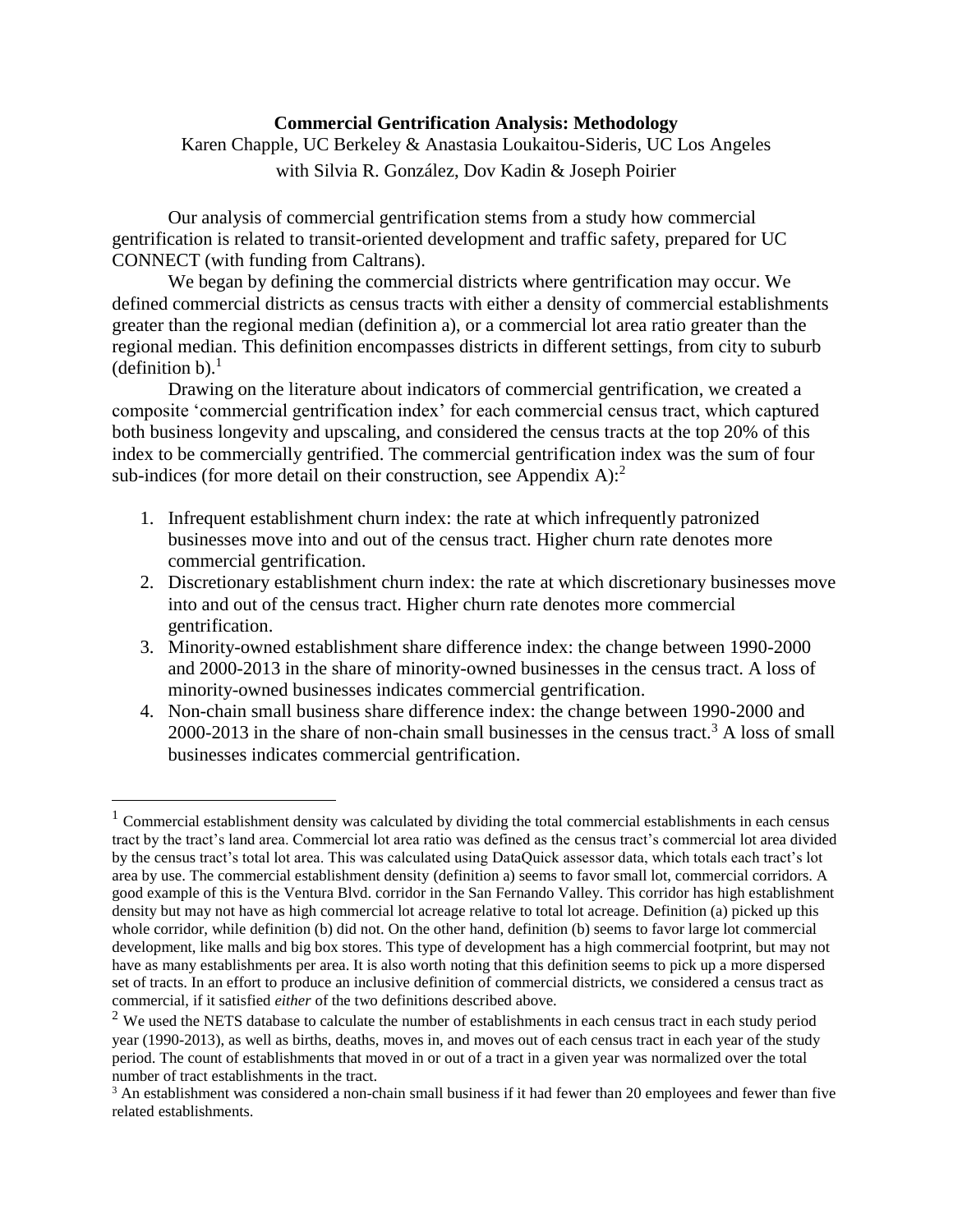We chose to weight the last two indices three times higher than the first two indices, given the prominent place that minority-owned and chain businesses hold in most contemporary conceptions of commercial gentrification. Such weighting is supported by the gentrification literature that emphasizes the salience of race/ethnicity in commercial neighborhood change and the strong role that chain businesses play in commercial district change.

Using the above definitions and commercial gentrification index, we yielded 131 commercially gentrified census tracts from 1990 to 2013 in the Bay Area, which amounted to about 8% of all tracts, and 227 commercially gentrified census tracts in the same time period in Los Angeles, or approximately 10% of all tracts.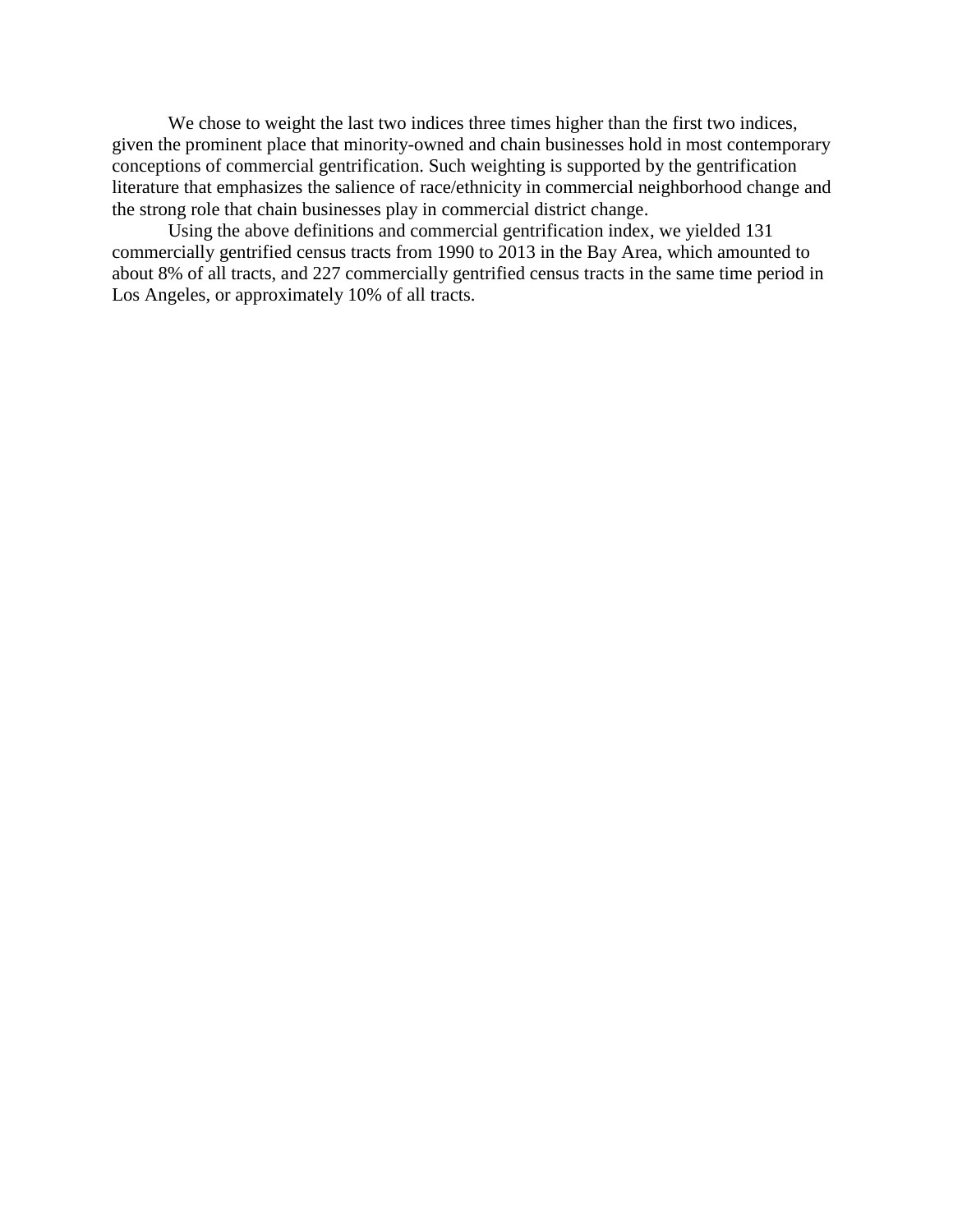## **APPENDIX A**

### *Infrequent & Discretionary Establishment Churn*

This indicator combines two concepts from Meltzer and Capperis (2016): establishment churn and signal establishments. In order to measure establishment churn, Meltzer and Capperis took the sum of establishment moves into and out of a neighborhood and divided it by the midpoint number of establishments over the time period (Ibid.). They used North American Industry Classification System (NAICS) codes to define infrequent (not shopped at often) and discretionary (optional spending for consumers) business establishments (Ibid.). For our study, we measured the churn of both infrequent and discretionary establishments, which we have identified as signals of commercial gentrification. As with our other indicators, this signal establishment churn was measured at the census tract level for both 1990-2000 and 2000-2013. The formulas for these indicators are summarized in Figure 1 below.

## **Figure 1: Equations for Discretionary Establishment Churn (***CDE***) & Infrequent Establishment Churn (***CIE***)**

$$
C_{DE} = \frac{B_{DE} + IM_{DE} + D_{DE} + OM_{DE}}{(D_{DE*} + OM_{DE*})/2}
$$

$$
C_{IE} = \frac{B_{IE} + IM_{IE} + D_{IE} + OM_{IE}}{(D_{IE*} + OM_{IE*})/2}
$$

*\*At start of decade*

 $B_{DE}$  = Births of Discretionary Establishments  $IM<sub>DE</sub>$  = In-Migration of Discretionary Establishments  $D_{DE}$  = Deaths of Discretionary Establishments  $OM<sub>DE</sub>$  = Out-Migration of Discretionary Establishments  $X_{IF} = X$  of Infrequent Establishments

To calculate infrequent and discretionary establishment statistics for each census tract, this research uses the NETS six-digit NAICS variables, which provide classifications for each year of an establishment's existence. Infrequent and discretionary establishments were defined using the same NAICS codes used in Meltzer and Capperis (2016). We used these definitions to create an inventory of the number of infrequent and discretionary establishments per tract per year (See Appendix B for a full list of NAICS codes included in this definition). We then rescaled the signal establishment churn indicators on 0-100 indices and added them to the composite gentrification index.<sup>4</sup>

#### *Minority-Owned Establishment Share Difference*

 $\overline{a}$ 

Because race is central to many theories of gentrification, we included a race-based parameter in our definition of commercial gentrification. To calculate minority-owned establishment share difference for each census tract, we used the NETS dummy variable for a

 $4$  For example, the churn of discretionary establishments in the Bay Area from 1990-2000 was re-scaled to a 0-100 index with minimum value 0, maximum value 100, mean of 8.1, and standard deviation of 5.9.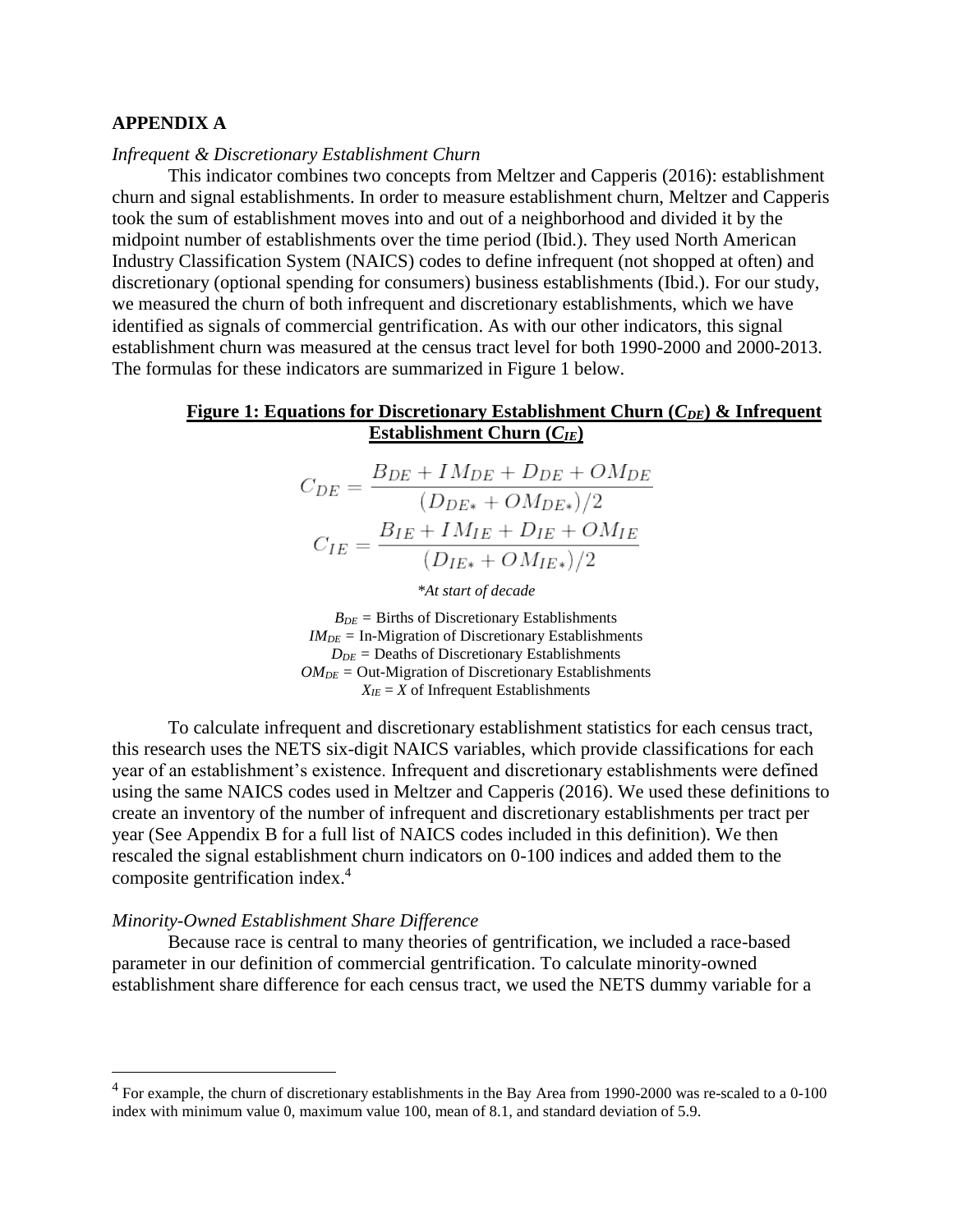minority-owned establishment.<sup>5</sup> To create a minority-owned establishment rate, counts of each census tract's minority-owned businesses were normalized over the number of establishments in the census tract. Next, the study period's end year rate was subtracted from its start year rate. If minority-owned establishments are disappearing at a greater rate in one tract than in others, then this may indicate commercial gentrification. The formula we used is summarized in Figure 2 below.

## **Figure 2: Equation for Minority-Owned Establishment Share Difference (***DiffMOE***)**

 $Diff_{MOE} = (ED_{MOE}/ED_{TE}) - (SD_{MOE}/SD_{TE})$ 

 $ED_{MOE}$  = End of Decade Count of Minority-Owned Establishments  $ED_{TE}$  = End of Decade Count of Total Establishments *SDMOE =* Start of Decade Count of Minority-Owned Establishments  $SD_{TE}$  = Start of Decade Count of Total Establishments

We next rescaled the minority-owned establishment share difference parameter on a 0- 100 index, with higher index values denoting a lower share change over time (the highest value share change being given score 100, the lowest value change being given score 0). When adding the indexed parameter to the composite gentrification index, we chose to weight it three times as high as each of the signal establishment indicators, in order to stress the racial component of commercial gentrification, which we feel is of elevated importance in the California metropolitan context. This is supported by gentrification literature arguing on behalf of a salient racial element in commercial neighborhood change (Center for Community Innovation, 2014; Ong et al., 2014; Sutton, 2010).

#### *Non-Chain Small Business Establishment Share Difference*

 $\overline{a}$ 

To calculate non-chain small business establishments for each census tract, this research used the number of employees and the NETS variable 'related', which provides a count of associated establishments. An establishment was considered a non-chain small business if it had fewer than 20 employees and fewer than five related establishments. This definition ensures a small establishment size but allows for a handful of related businesses. We allowed small chains to be included in this definition because regional businesses with multiple establishments are sometimes characterized as local businesses and are not considered chains in the same way that a larger corporate chain might be. The formula we used is summarized in Figure 3 below.

## **Figure 3: Equation for Non-Chain Small Business Establishment Share Difference (***DiffSB***)**

 $Diff_{SB} = (ED_{SB}/ED_{TE}) - (SD_{SB}/SD_{TE})$  $ED_{SB}$  = End of Decade Count of Non-Chain Small Businesses  $ED_{TE}$  = End of Decade Count of Total Establishments *SDSB =* Start of Decade Count of Non-Chain Small Businesses *SDTE =* Start of Decade Count of Total Establishments

 $<sup>5</sup>$  The extent to which business respondents identify as a minority-owned business is not known. For example, it is</sup> not know what percentage of white Latino business owners identify as a minority-owned business. This is one problem with using this method.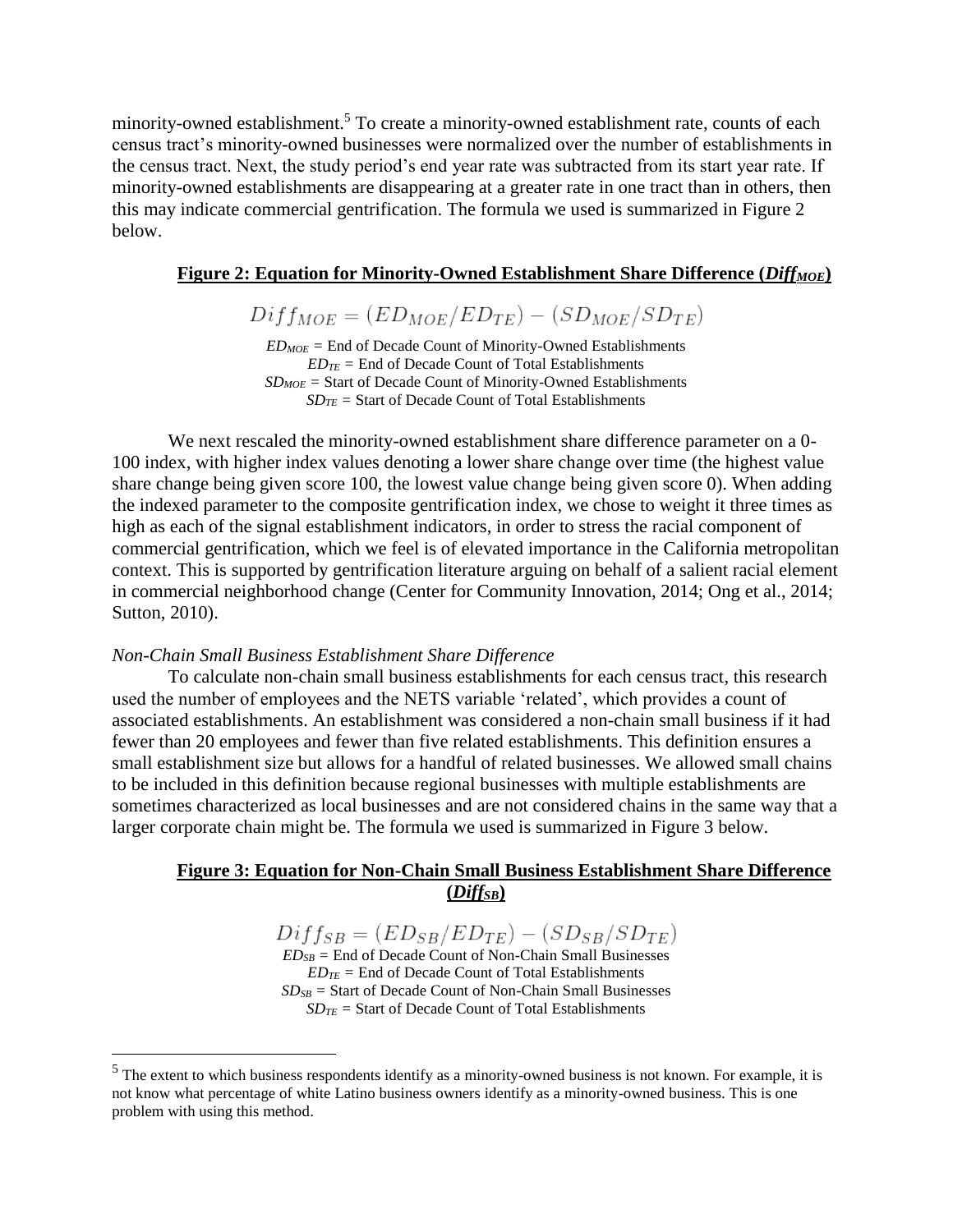Once created, we rescaled the non-chain small businesses share difference indicator on a 0-100 index with higher index values denoting a lower share difference. When adding the indexed indicator to the composite index, we chose to weight it three times as high as each of the signal establishment indicators. This weighting was based on gentrification literature arguing on behalf of the strong role that chain businesses play in both perceived and real commercial district change (Basker, 2005; Haltiwanger et al., 2010; Meltzer, 2016; Meltzer and Capperis, 2016; Neumark et al., 2008; Zukin, 2009).

An example of the practical application of this definition is illustrated below for the Oakland neighborhood of Temescal (census tract 4011), which, when measured from 2000-2013, had an infrequent establishment churn<sup>6</sup> rate of 3.79, a discretionary establishment churn rate of 2.83, a -.033 change in the share of minority-owned establishments, and a non-chain establishment share difference of -0.12. This gives the Temescal neighborhood a total index score – after weighting of individual parameters - of 216.93. Because we identify commercially gentrified neighborhoods as the top 20% of tracts on our commercial gentrification index, this tract is defined as commercially gentrifying (it is in the 80th percentile). Table 1 shows the indexing and weighting scheme for Temescal.

### **Table 1: Creating Composite Commercial Gentrification Index for Temescal**

|                           | Variable Raw Value | Re-Scaled to 1-100 Index | After Weighting |
|---------------------------|--------------------|--------------------------|-----------------|
| Infrequent Est. Churn     | 3.79               | 14.59                    | 14.59(x1)       |
| Discretionary Est. Churn  | 2.83               | 10.87                    | 10.87 (xI)      |
| Minority-Owned Est. Diff. | $-0.033$           | 46.17                    | 138.51 $(x3)$   |
| Non-Chain Est. Diff.      | $-0.12$            | 17.65                    | 52.94 $(x3)$    |
| Sum Total                 |                    |                          | 216.93          |

Using this definition, we yielded 131 commercially gentrifying census tracts in each time period for the Bay Area. These amounted to roughly eight percent of all tracts. For Los Angeles County, this definition yielded 227 commercially gentrifying census tracts in each time period, or approximately 10% of all tracts. This definition was used throughout this report to investigate commercial gentrification's relationship with transit proximity and ridership, traffic crashes, and transit ridership.

 $\overline{a}$ 

 $6$  Churn is defined as number of establishments that move into, move out of, die in, or are born in, a census tract, divided by total number of establishments. Average churn for infrequent establishments in the Bay Area is 3.37.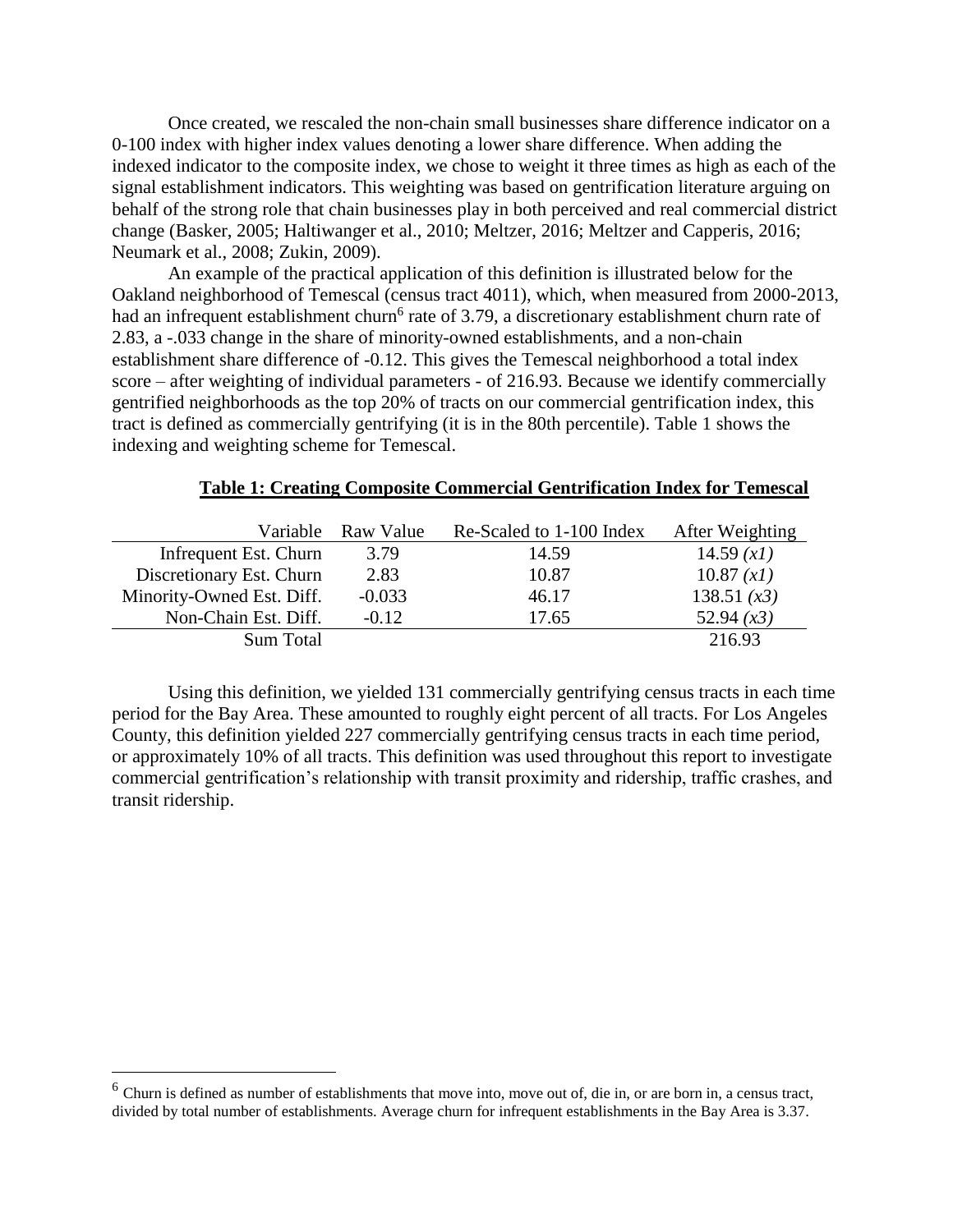# **APPENDIX B**

# **NAICS Codes Used for Identifying Infrequent Establishments**

| <b>NAICS Code</b> | <b>Business Type</b>                             |
|-------------------|--------------------------------------------------|
| 441110            | <b>New Car Dealers</b>                           |
| 441120            | <b>Used Car Dealers</b>                          |
| 441210            | <b>Recreational Vehicle Dealers</b>              |
| 441221            | Motorcycle, ATV, and Personal Watercraft Dealers |
| 441222            | <b>Boat Dealers</b>                              |
| 441229            | All Other Motor Vehicle Dealers                  |
| 441310            | <b>Automotive Parts and Accessories Stores</b>   |
| 441320            | <b>Tire Dealers</b>                              |
| 442110            | <b>Furniture Stores</b>                          |
| 442210            | <b>Floor Covering Stores</b>                     |
| 442291            | <b>Window Treatment Stores</b>                   |
| 442299            | All Other Home Furnishing Stores                 |
| 443111            | <b>Household Appliance Stores</b>                |
| 443112            | Radio, Television, and Other Electronics Stores  |
| 443120            | <b>Computer and Software Stores</b>              |
| 443130            | Camera and Photographic Supplies Stores          |
| 444110            | <b>Home Centers</b>                              |
| 444120            | Paint and Wallpaper Stores                       |
| 444130            | <b>Hardware Stores</b>                           |
| 444190            | <b>Other Building Material Dealers</b>           |
| 444210            | <b>Outdoor Power Equipment Stores</b>            |
| 444220            | Nursery, Garden Center, and Farm Supply Stores   |
| 446199            | All Other Health and Personal Care Stores        |
| 447190            | <b>Other Gasoline Stations</b>                   |
| 448310            | <b>Jewelry Stores</b>                            |
| 448320            | Luggage and Leather Goods Stores                 |
| 451110            | <b>Sporting Goods Stores</b>                     |
| 451120            | Hobby, Toy and Game Stores                       |
| 451130            | Sewing, Needlework, and Piece Goods Stores       |
| 451140            | <b>Musical Instrument and Supplies Stores</b>    |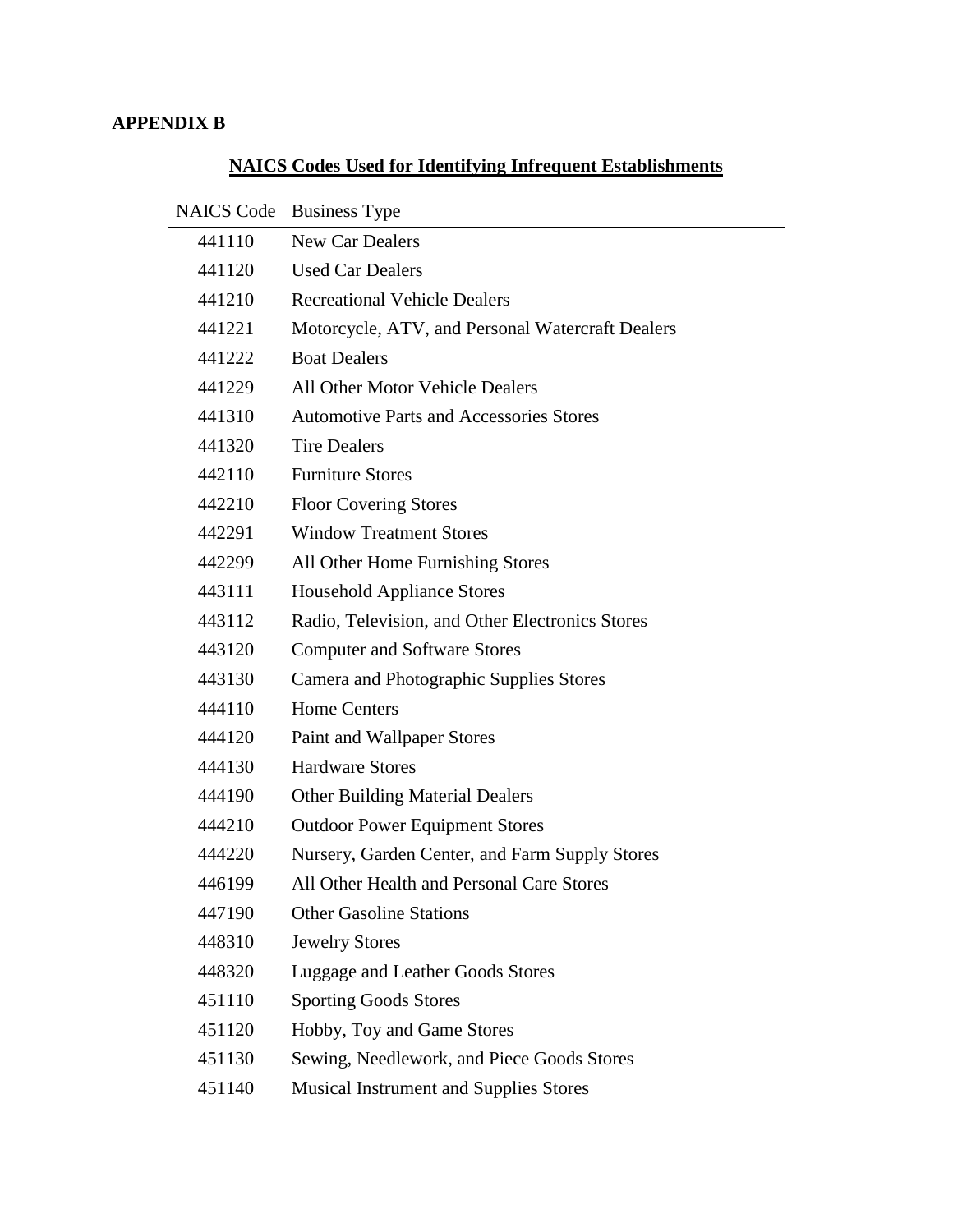Used Merchandise Stores Art Dealers Manufactured (Mobile) Home Dealers Tobacco Stores All Other Miscellaneous Store Retailers (except Tobacco Stores) Veterinary Services Amusement Arcades Bowling Centers Pet Care (except Veterinary) Services

## **NAICS Codes Used for Identifying Discretionary Establishments**

|  | NAICS Code Business Type |
|--|--------------------------|
|--|--------------------------|

| 441110 | <b>New Car Dealers</b>                           |
|--------|--------------------------------------------------|
| 441120 | <b>Used Car Dealers</b>                          |
| 441210 | <b>Recreational Vehicle Dealers</b>              |
| 441221 | Motorcycle, ATV, and Personal Watercraft Dealers |
| 441222 | <b>Boat Dealers</b>                              |
| 441229 | <b>All Other Motor Vehicle Dealers</b>           |
| 441310 | <b>Automotive Parts and Accessories Stores</b>   |
| 441320 | <b>Tire Dealers</b>                              |
| 442110 | <b>Furniture Stores</b>                          |
| 442210 | <b>Floor Covering Stores</b>                     |
| 442291 | <b>Window Treatment Stores</b>                   |
| 442299 | All Other Home Furnishing Stores                 |
| 443120 | <b>Computer and Software Stores</b>              |
| 443130 | Camera and Photographic Supplies Stores          |
| 444110 | <b>Home Centers</b>                              |
| 444120 | Paint and Wallpaper Stores                       |
| 444130 | <b>Hardware Stores</b>                           |
| 444190 | <b>Other Building Material Dealers</b>           |
| 444210 | <b>Outdoor Power Equipment Stores</b>            |
| 444220 | Nursery, Garden Center, and Farm Supply Stores   |
| 445291 | <b>Baked Goods Stores</b>                        |
| 445292 | Confectionery and Nut Stores                     |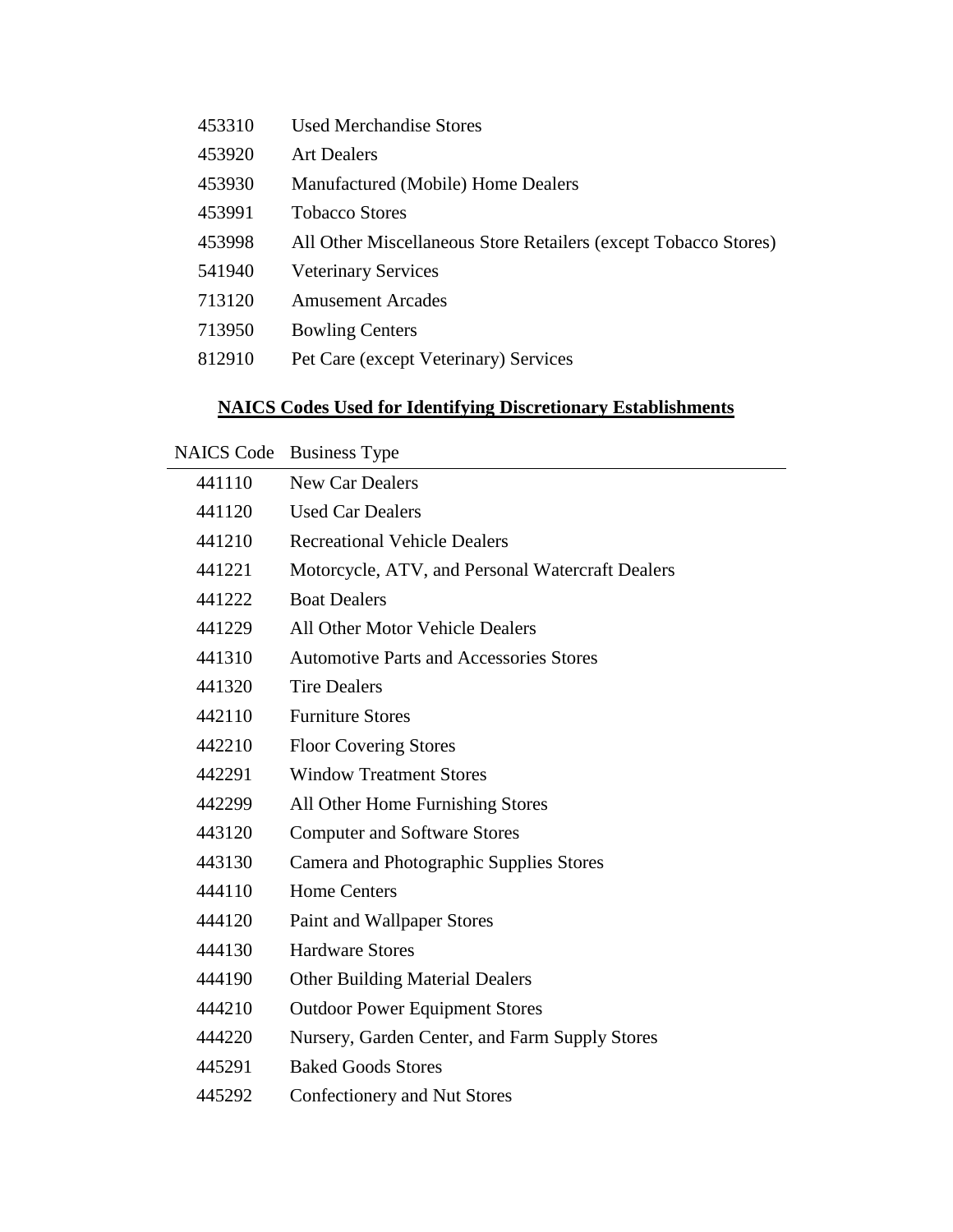- All Other Specialty Food Stores
- Beer, Wine, and Liquor Stores
- Cosmetics, Beauty Supplies, and Perfume Stores
- Food (Health) Supplement Stores
- Other Gasoline Stations
- Jewelry Stores
- Luggage and Leather Goods Stores
- Sporting Goods Stores
- Hobby, Toy, and Game Stores
- Sewing, Needlework, and Piece Goods Stores
- Musical Instrument and Supplies Stores
- Book Stores
- News Dealers and Newsstands
- Prerecorded Tape, Compact Disc, and Record Stores
- Department Stores (Except Discount Department Stores)
- Discount Department Stores
- Florists
- Office Supplies and Stationery Stores
- Gift, Novelty, and Souvenir Stores
- Used Merchandise Stores
- Pet and Pet Supplies Stores
- Art Dealers
- Manufactured (Mobile) Home Dealers
- Tobacco Stores
- All Other Miscellaneous Store Retailers (Except Tobacco Stores)
- Video Tape and Disc Rental
- Veterinary Services
- Amusement Arcades
- Fitness and Recreational Sports Centers
- Bowling Centers
- Full-Service Restaurants
- Limited-Service Restaurants
- Cafeterias, Grill Buffets, and Buffets
- Snack and Nonalcoholic Beverage Bars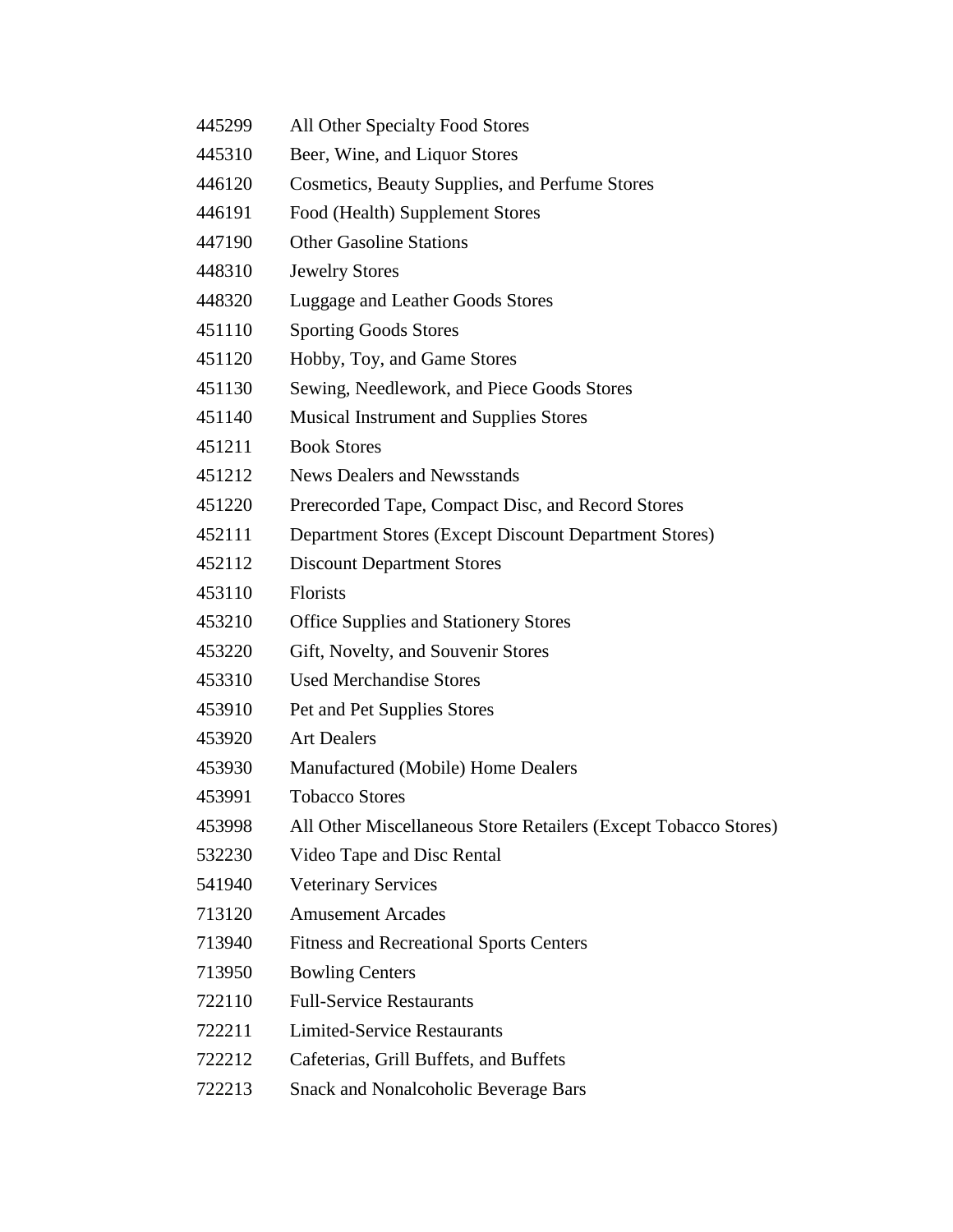- Drinking Places (Alcoholic Beverages)
- Nail Salons
- Other Personal Care Services
- Pet Care (except Veterinary) Services